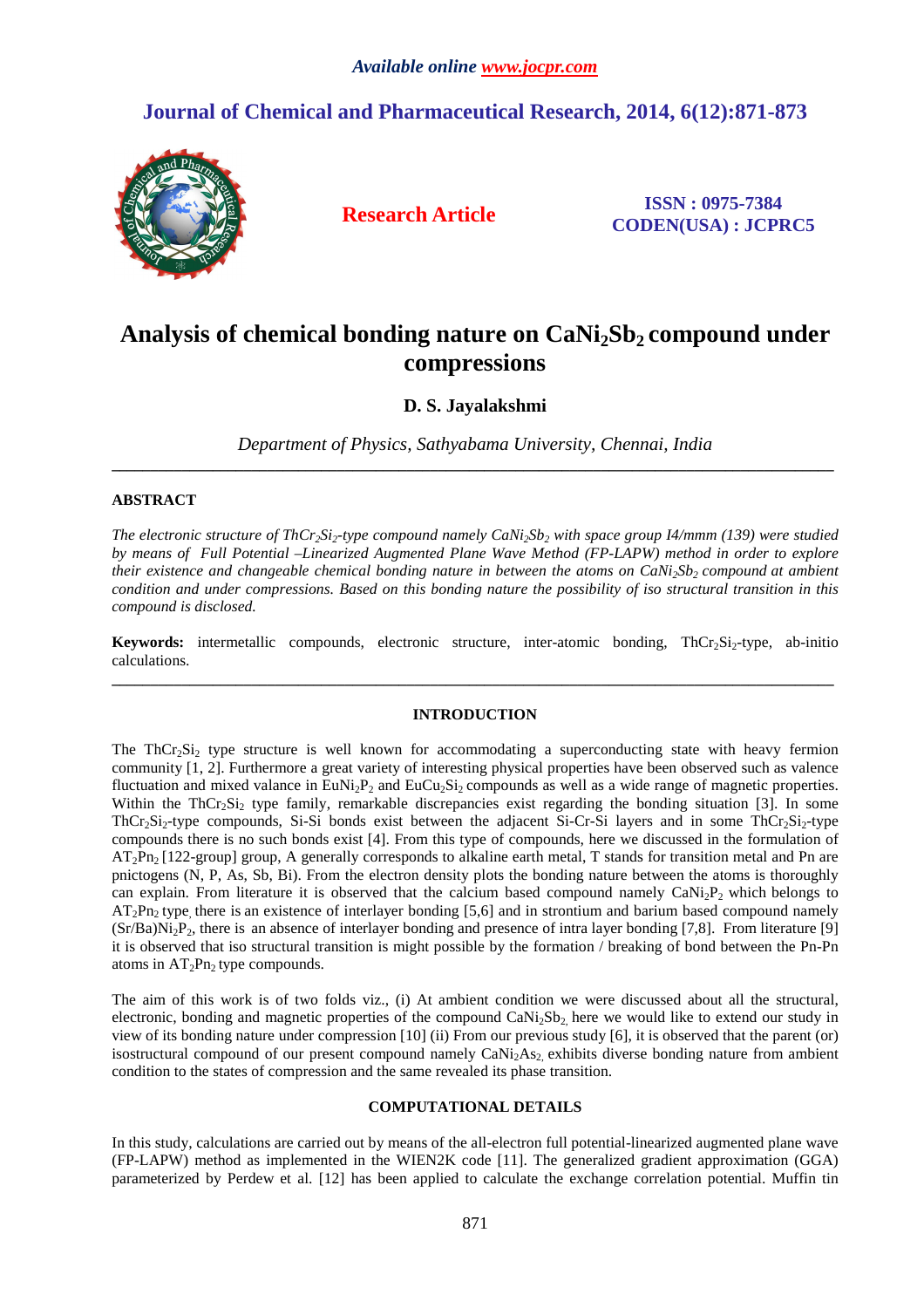spheres radii  $(R<sub>MT</sub>)$  are chosen in such a way that there is a minimal charge leakage from the core. The non-spin polarized calculations are performed with 1000 k-points in Brillouin zone. The plane wave expansion ( $R_{\text{MT}}$  \*  $K_{\text{MAX}}$ ) has been taken as 7. The SCF cycle comes to an end upon convergence at a specified tolerance for energy, charge and forces to an accuracy of  $0.0001R_y$ ,  $0.1mR_y$  and  $0.001|e|$  respectively. Computations are performed to find the total energy of given system and obtained total energies are then fitted into Birch–Murnaghan equation of state [13] to get pressure – volume relation. The theoretically calculated equilibrium lattice parameters are used to optimize  $c/a$ ratio, which are then used to optimize position of the pnictogen atoms.

*\_\_\_\_\_\_\_\_\_\_\_\_\_\_\_\_\_\_\_\_\_\_\_\_\_\_\_\_\_\_\_\_\_\_\_\_\_\_\_\_\_\_\_\_\_\_\_\_\_\_\_\_\_\_\_\_\_\_\_\_\_\_\_\_\_\_\_\_\_\_\_\_\_\_\_\_\_\_*

#### **RESULTS AND DISCUSSION**

Equilibrium lattice parameters of  $CaNi<sub>2</sub>Sh<sub>2</sub>$  compounds are derived from their experimentally reported parent compounds namely  $\text{CaNi}_2\text{P}_2$  and  $\text{CaNi}_2\text{As}_2$  [14-16]. Initially the structure file is generated for newly proposed compounds with the derived parameters. The total energy of the compound is calculated for different cell volumes. It is then fitted into the Birch-Murnaghan equation of state to obtain the optimized volume. The equilibrium volume is used to optimize the c/a ratio. All the lattice parameters including  $z_{\text{Sb}}$  are optimized in the present calculation.

Table 1: The optimized lattice parameters (a&c), minimized z-parameter ( $Z_{\text{sb}}$ ), distance between Sb-Sb in between two layers ( $d_{\text{sb},\text{sb}}$ ), **distance between Ni-Sb atoms in the same layer (dNi-Sb) and Angle between the atoms in the same layer (θSb-Ni-Sb) are listed for the compound CaNi2Sb2 at ambient condition and under compressions** 

| $V/V_0$ | a<br>(a.u) | c<br>(a.u) | $Z_{\rm Sb}$ | $\mathbf{d}_{\mathbf{S}\mathbf{b}\text{-}\mathbf{S}\mathbf{b}}$<br>(a.u) | $\mathbf{d}_{\textrm{Ni-}{\textrm{Sb}}}$<br>(a.u) | $\bm{\theta}_{\textbf{S}\textbf{b-Ni-Sb}}$<br>(degree) |
|---------|------------|------------|--------------|--------------------------------------------------------------------------|---------------------------------------------------|--------------------------------------------------------|
|         | 8.3842     | 20.0446    | 0.3641       | 5.45                                                                     | 4.78                                              | 122.77                                                 |
| 0.95    | 8.2421     | 19.7051    | 0.3629       | 5.40                                                                     | 4.68                                              | 123.28                                                 |
| 0.9     | 8.0949     | 19.3532    | 0.3655       | 5.21                                                                     | 4.62                                              | 122.18                                                 |
| 0.85    | 7.9421     | 18.9879    | 0.3737       | 4.80                                                                     | 4.61                                              | 118.79                                                 |
| 0.8     | 7.7832     | 18.6081    | 0.3674       | 4.94                                                                     | 4.46                                              | 121.38                                                 |



**Fig.1 Electron density plots of CaNi**<sub>2</sub>Sb<sub>2</sub>(a)  $V/V_0 = 1$  (b)  $V/V_0 = 0.9$  and (c)  $V/V_0 = 0.8$